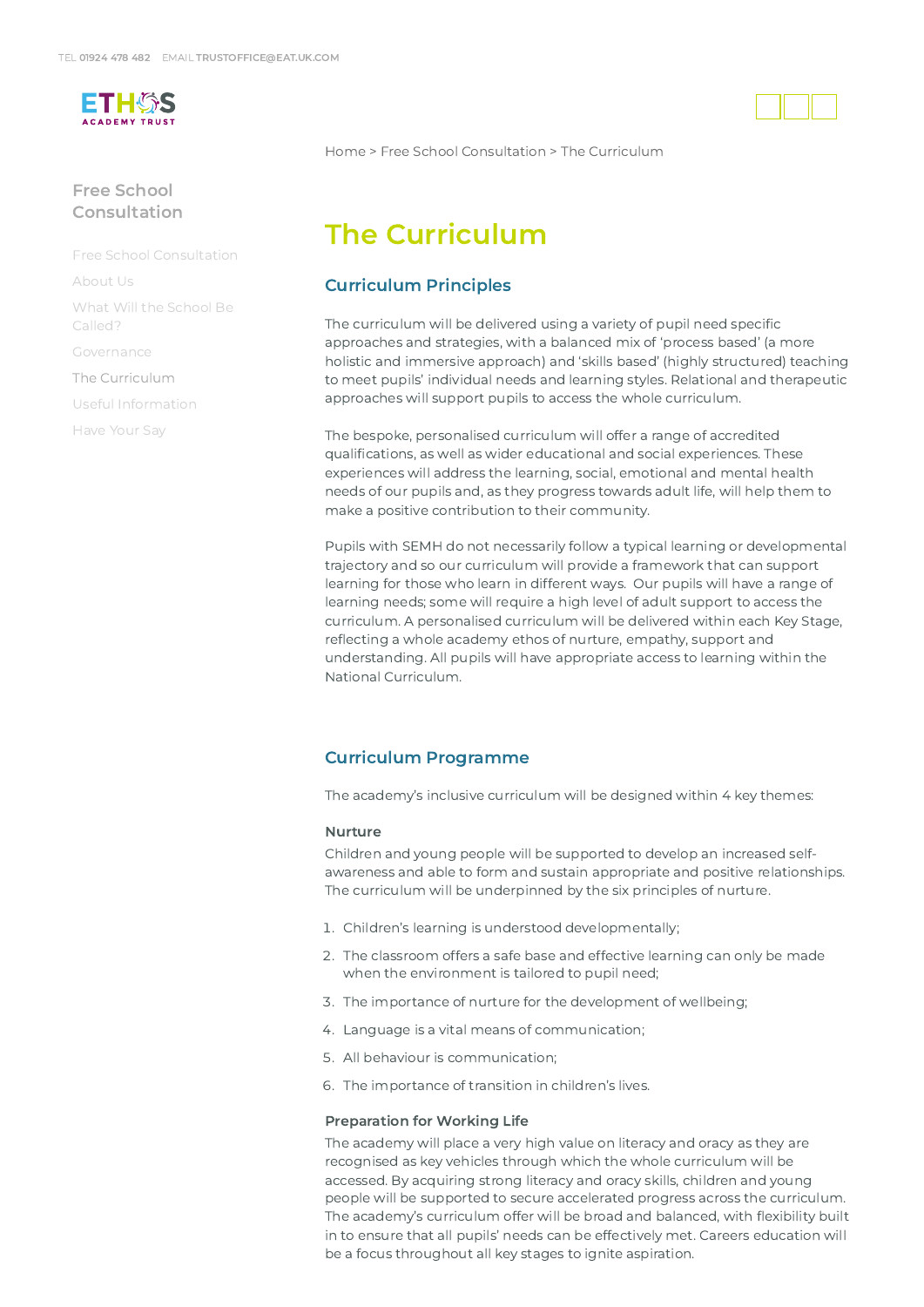#### Partnerships

Children, young people and their families will be supported by all agencies / stakeholders to relate positively to those around them.

The academy will promote and facilitate wide ranging teams to work collaboratively to ensure that support and intervention for children, young people and families is available in a timely manner and is effectively coordinated. The key focus of this is to enable our children and young people to overcome barriers that may previously have prevented their access to or progress within the curriculum.

#### Personalised Pathways

The academy recognises that children with SEND, particularly those with SEMH as the primary need, do not always follow a typical development pathway. The academy's approach to personalised, targeted teaching and learning and intervention begins with developing a detailed understanding of pupils needs on entry to school. This leads to an ongoing cycle of assess, plan, do, review, with pupils and parents / carers actively involved in setting and reviewing meaningful and aspirational goals.

Please click here to see our [Statement](https://www.eat.uk.com/wp-content/uploads/2022/04/RSFS_Statement-of-Provision_Admissions_-V1.2-DRAFT.pdf) of Provision.

## Pupil Support and Welfare

The academy will provide a welcoming, caring, calm, safe and purposeful environment and that, within a nurturing ethos, stretches its pupils academically, supports them pastorally and develops them socially and emotionally, taking a needs-based approach. We will explore and celebrate the qualities that make our pupils unique and believe passionately that education, at every stage of the pupil journey, is about the development and nurture of the whole child. We aspire for all our pupils to become confident, happy and caring individuals who achieve personal success and develop a love of learning and of life.

The academy will draw upon the expertise of our specialist staff and wider partners to provide timely, graduated and personalised support, intervention and needs-based provision in order to maximise the life chances of all children and young people, informed by a thorough understanding of their strengths and needs.

## Anticipated Numbers on Roll

Anticipated Numbers on Roll

First Year Sept 22

Second Year Sept 23

Third Year Sept 24

#### Ethos Primary

39

45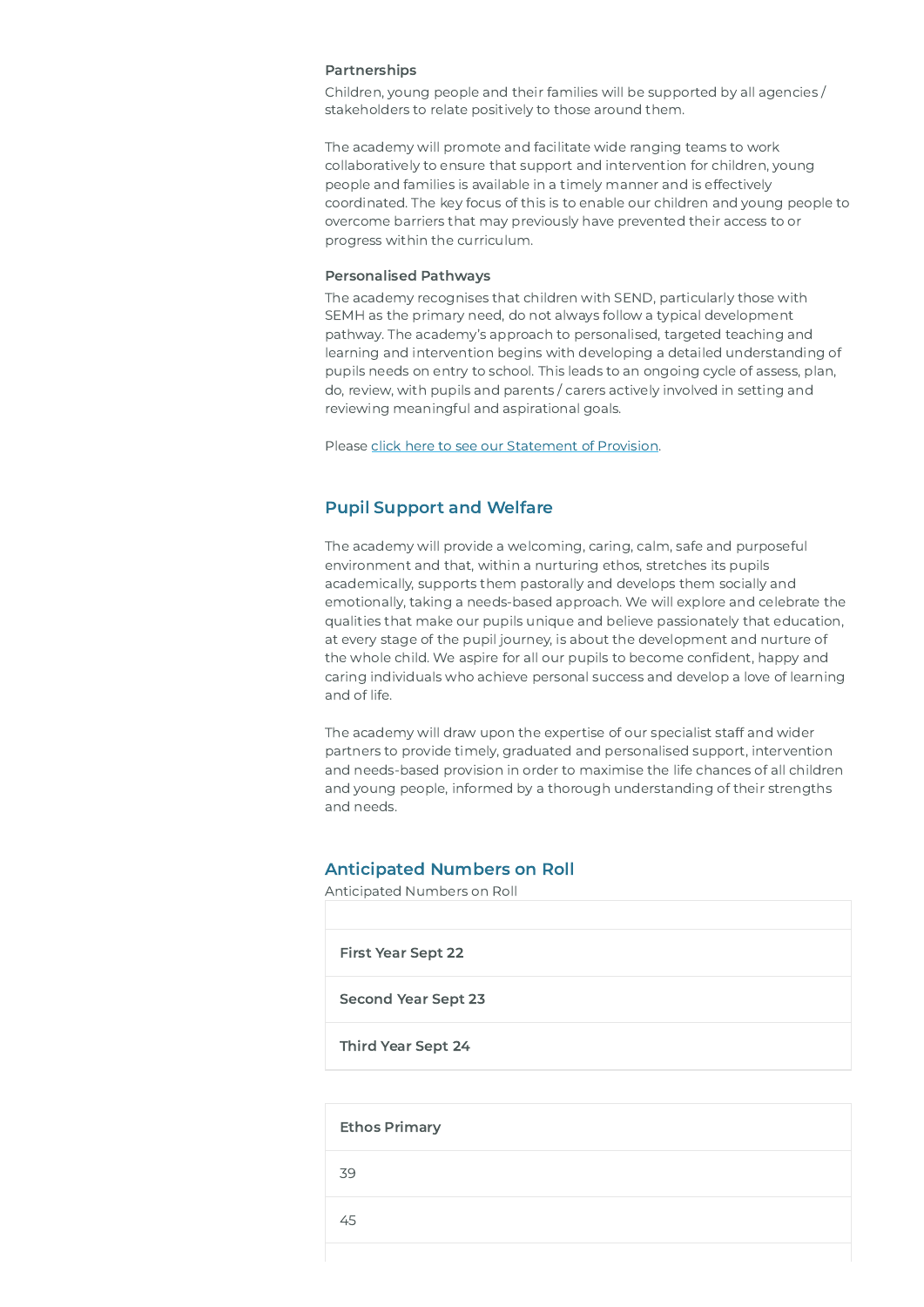# 45

| <b>Ethos Secondary</b> |  |
|------------------------|--|
| 83                     |  |
| 86                     |  |
| 86                     |  |

| <b>Apple Tree</b> |
|-------------------|
| 20                |
| 22                |
| 22                |

## The School Day

The school day will be 9am – 2.30pm. Pupils will be able to be dropped off from 8.45.

The school day will begin at 09.00 with registration and nurture breakfast time.

There will be a 15-minute morning break and 30 minutes devoted to lunch. The school day will end at 14.30. This will provide a school week of 27.5 hours (including structured breaks and lunchtimes).

The school will operate for 190 days plus have five days devoted to staff training.

Training days will be agreed with the trust to ensure that staff get maximum benefit from closure days.



Ethos Academy Trust Field Hill Centre Batley Field Hill